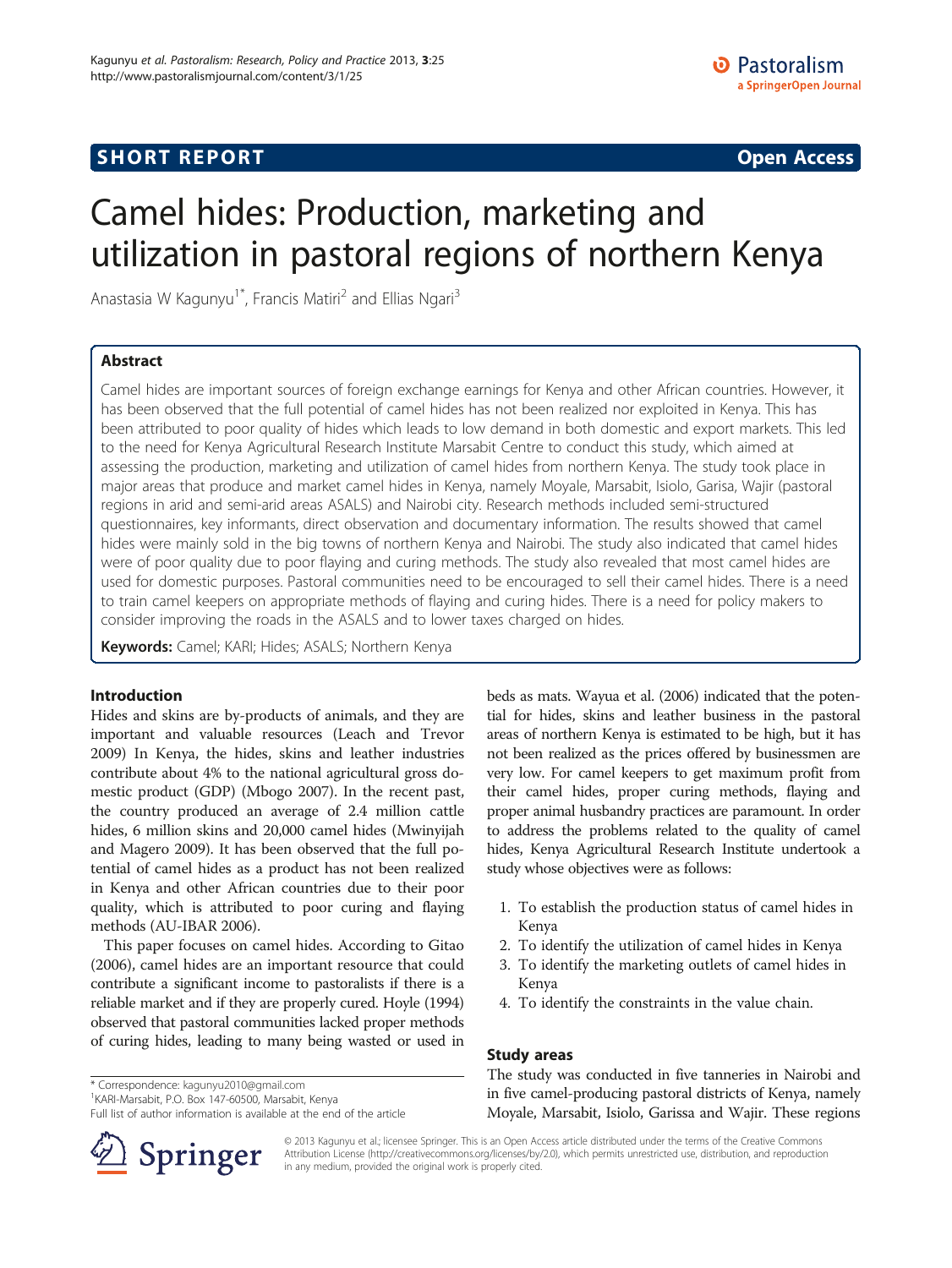were chosen as they are the major producers of hides and skins in Kenya, while Nairobi is the major market outlet of the products.

## Methods

#### Sampling size and data collection

This study included both qualitative and quantitative data. Qualitative data was derived from direct observations and key informants. A total of 514 respondents were interviewed which included 454 producers and 66 traders of hides. The unit of study was household heads. Quantitative data was derived from a questionnaire. The questionnaire was prepared and pre-tested before embarking on field work, and the questions were based on the research objectives. The collected data was coded, keyed in and analysed using Statistical Package for Social Sciences (SPSS). During the analysis, descriptive statistics were used.

A systematic sampling technique was applied to select the pastoral producers for the interview. This was done by identifying purposively major camel-producing areas in the five counties of northern Kenya. Sketch maps of the selected regions were drawn, and landmarks in the selected settlements were identified. They included chiefs' camps, shopping centres, schools, churches, mosques and roads. Straight lines were drawn connecting two landmarks, for instance, a landmark in the north was joined to a landmark in the south, and landmarks in the west were joined to those in the east. The respondents were interviewed along those lines, e.g. starting from the first landmark, the first four households were skipped, and the fifth household was considered for the interview; this exercise continued until the designated sample size was achieved. Purposive sampling was applied to select traders, butchers and key informants.

Various data collection techniques included individual interviews with the help of semi-structured questionnaires, together with direct observation, whereby the researcher visited slaughter houses, stores and tanneries. Another method used was key informant interviews of people who had good information on the study topic. These included Kenya government officers responsible for hides and skins, traders, workers from different tanneries and local leather manufacturers.

## Findings

## Status of camel hides as compared to cattle hides and skins

The study revealed that most of the camel-producing communities have too much attachment to camels, and they are rarely slaughtered. They are very important for subsistence and social and religious functions. This study indicated that in areas where camels are reared, camel keepers prefer to slaughter small ruminants rather than

either camels or cattle. This was reflected by the amount received from the sale of hides and skins stated by the sampled respondents from Isiolo, Wajir, Garissa, Marsabit and Moyale. According to the findings, the principal amount received by the sampled respondents was from the sale of their shoat skins, earning them Kenya shillings (KES) 21,954,000 (US\$ 274,425); their total income from selling cattle hides came second with KES 9,350,000 (US\$ 116,785), while sales from camel hides was the lowest with KES 1,322,000 (US\$ 16,525), as indicated in Figure 1.

## Preservation of camel hides

The study found that camel hides were mainly cured by producers using traditional methods, i.e. ground drying and suspension drying (Figure [2](#page-2-0)). Only a few producers were using modern methods of curing, which is wet salting. The prices offered for sun-dried hides were very low at the secondary and tertiary markets. Low prices also discouraged some livestock owners from selling their camel hides. This study also revealed that only very few producers were aware of the wet salting method of hides and skins, which is the method preferred by the tanners. Out of the 454 producers interviewed, only 81 (18%) had been trained on wet salting of hides and skins. The other 373 (82%) had no knowledge about wet salting.

#### Prices of camel hides at different market levels

Camel hides were the least valued as compared to hides of cattle and skins from small ruminants. The prices of camel hides were the lowest, with no differences for all grades despite their weight, as compared to those of cattle, since the average weight of a wet-salted camel hide was 18 kg, while that of a cow was 12 kg. This study found that the prices of hides were determined by the different curing methods used. The prices at the producers' level of sundried hides (suspension-dried and ground-dried) were the lowest, ranging from KES 50 to 150 (US\$ 0.6 to 1.9). Those of raw hides ranged from KES 150 to 300 (US\$ 1.9